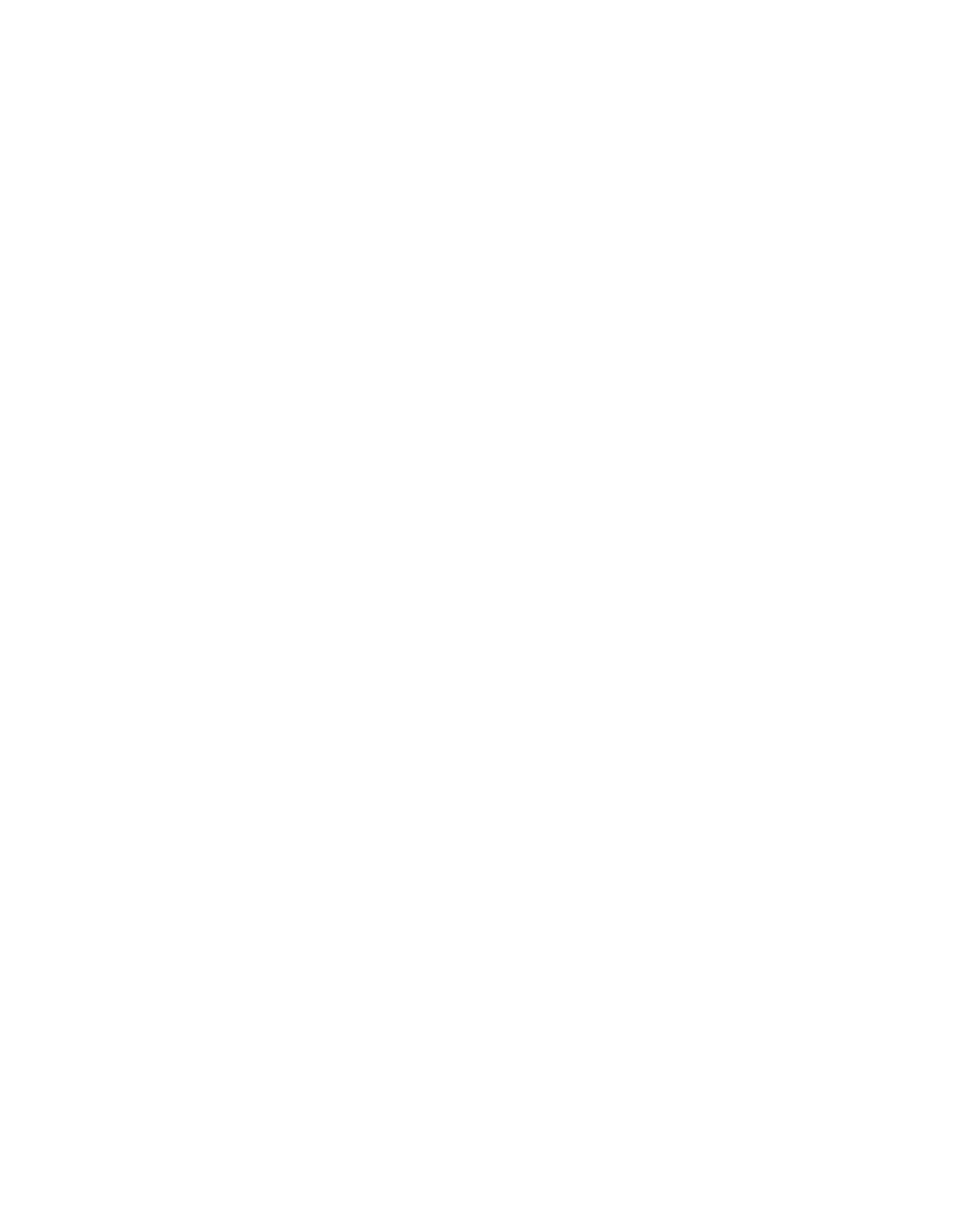| <b>Version</b> | <b>Date</b>                                                                 | <b>Reason for Revisions</b>                                                                                                                                                                                                                                                                                                                                                                                                                                                                                                                                                              | <b>Completed By</b> |
|----------------|-----------------------------------------------------------------------------|------------------------------------------------------------------------------------------------------------------------------------------------------------------------------------------------------------------------------------------------------------------------------------------------------------------------------------------------------------------------------------------------------------------------------------------------------------------------------------------------------------------------------------------------------------------------------------------|---------------------|
| 1.0            | Policies and procedures as of<br>Oct. 1, 2015<br>Published: Feb. 25, 2016   | New document                                                                                                                                                                                                                                                                                                                                                                                                                                                                                                                                                                             | FSSA and HPE        |
| 1.1            | Policies and procedures as of<br>April 1, 2016<br>Published: July 28, 2016  | Scheduled review                                                                                                                                                                                                                                                                                                                                                                                                                                                                                                                                                                         | FSSA and HPE        |
| 1.2            | Policies and procedures as of<br>April 1, 2016<br>Published: March 21, 2017 | Correction                                                                                                                                                                                                                                                                                                                                                                                                                                                                                                                                                                               | FSSA and HPE        |
| 2.0            | Policies and procedures as of<br>July 1, 2017<br>Published: Oct. 24, 2017   | Scheduled review                                                                                                                                                                                                                                                                                                                                                                                                                                                                                                                                                                         | FSSA and DXC        |
| 3.0            | Policies and procedures as of<br>April 1, 2018<br>Published: May 22, 2018   | Scheduled review                                                                                                                                                                                                                                                                                                                                                                                                                                                                                                                                                                         | FSSA and DXC        |
| 4.0            | Policies and procedures as of<br>April 1, 2019<br>Published: May 21, 2019   | Scheduled review                                                                                                                                                                                                                                                                                                                                                                                                                                                                                                                                                                         | FSSA and DXC        |
| 5.0            | Policies and procedures as of<br>Sept. 1, 2020<br>Published: Oct. 15, 2020  | Scheduled review                                                                                                                                                                                                                                                                                                                                                                                                                                                                                                                                                                         | FSSA and Gainwell   |
| 6.0            | Policies and procedures as of<br>Oct. 1, 2021<br>Published: March 1, 2022   | Scheduled review:<br>• Edited text as needed for<br>clarity<br>Updated web links<br>$\bullet$<br>Updated the <b>Introduction</b><br>$\bullet$<br>section regarding the HAF<br>program and extended date<br>Added new rates to<br>Tables 1 and 2 in the<br><b>Reimbursement Increases</b><br>and Other Payment<br><i>Changes</i> section; also<br>updated information<br>regarding the hospital<br>reimbursement reduction,<br>which has been eliminated<br>Updated the example in<br>$\bullet$<br>the Outpatient HAF<br>Reimbursement<br>Methodology section to<br>reflect current rates | FSSA and Gainwell   |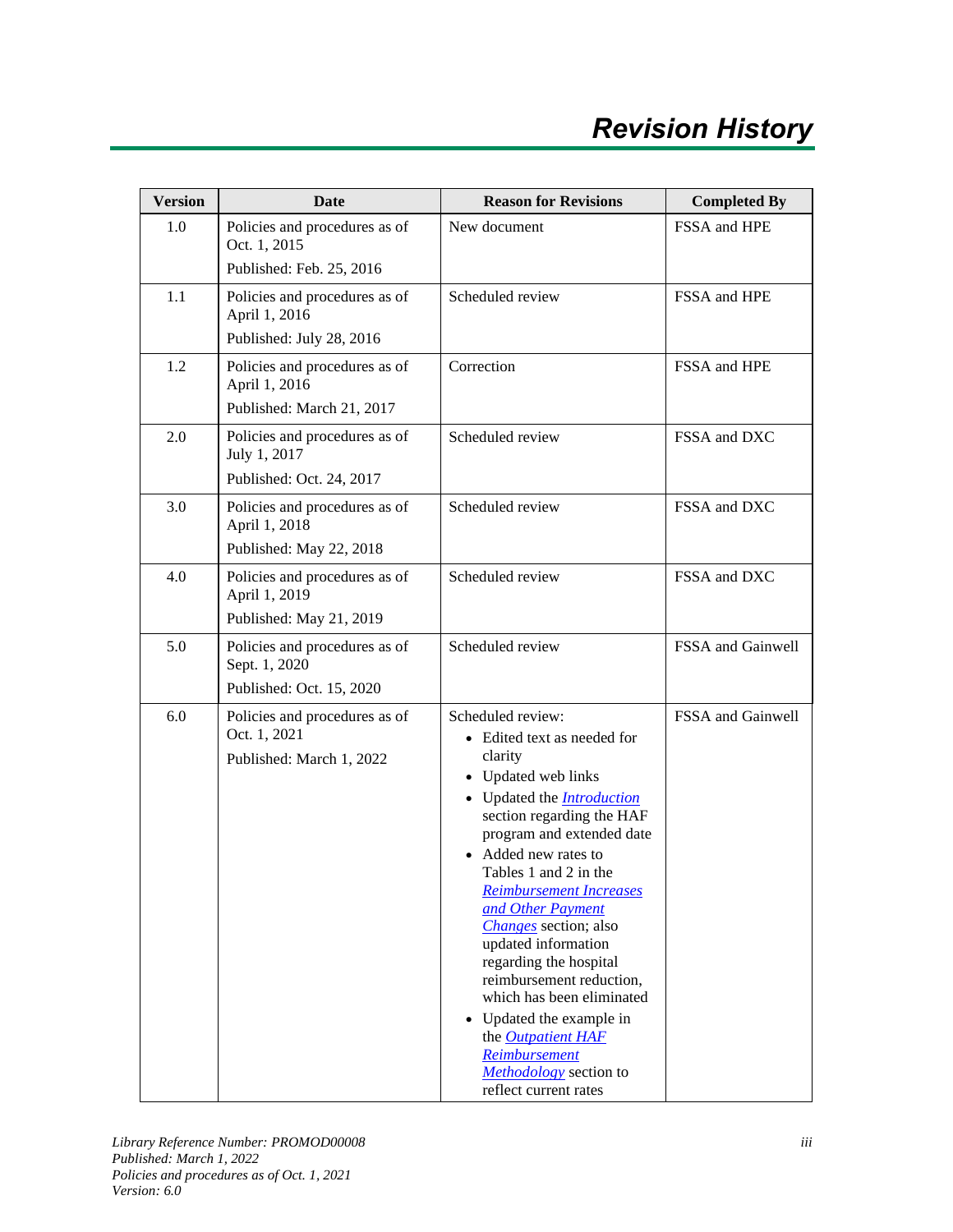| Version | Date | <b>Reason for Revisions</b>     | <b>Completed By</b> |
|---------|------|---------------------------------|---------------------|
|         |      | • Changed Medicare              |                     |
|         |      | Replacement Plan                |                     |
|         |      | references to Medicare          |                     |
|         |      | Advantage Plan in the           |                     |
|         |      | <b>Medicare and Medicare</b>    |                     |
|         |      | <b>Advantage Plan Crossover</b> |                     |
|         |      | <b>Claims</b> section           |                     |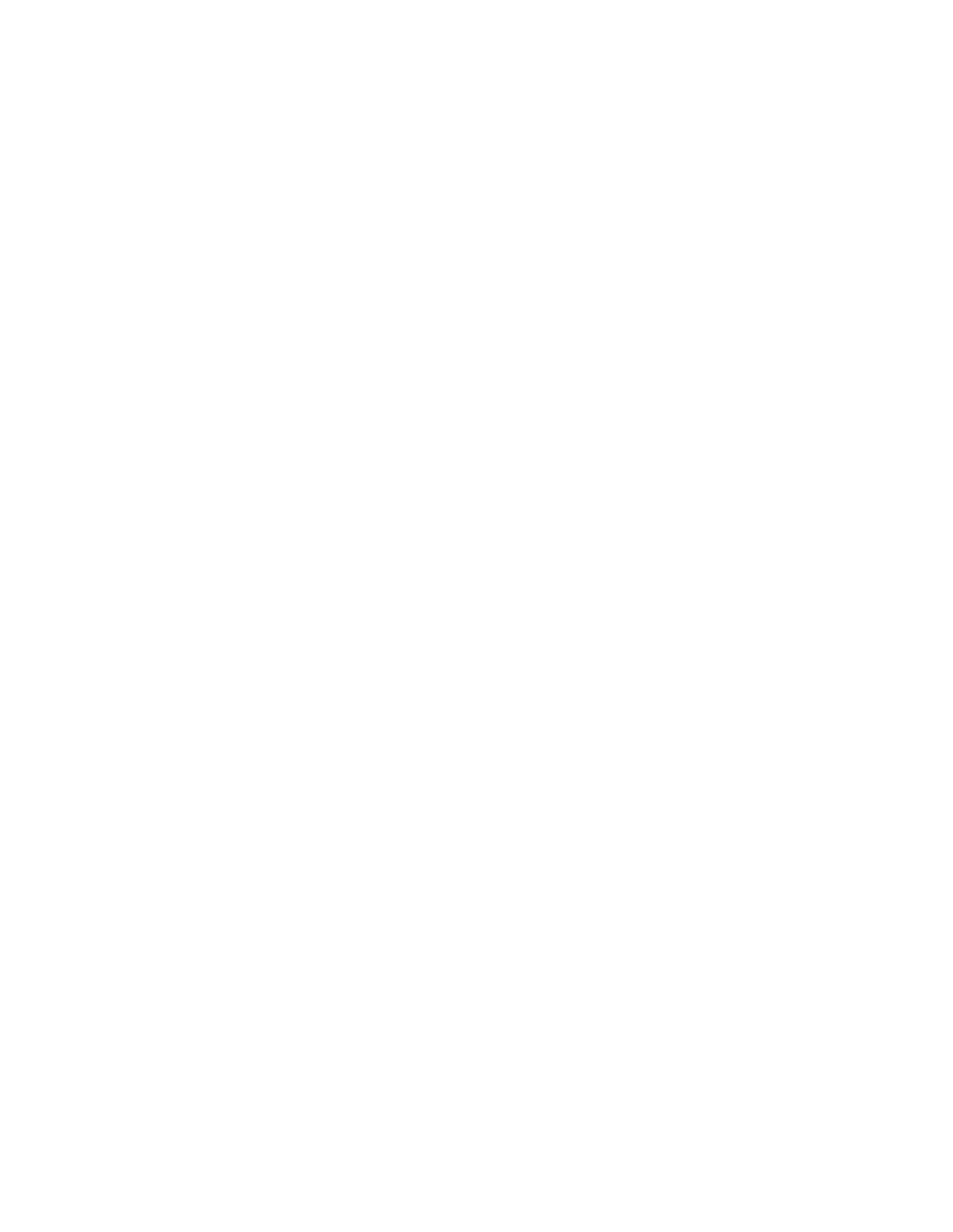*Note: All Indiana Health Coverage Programs (IHCP) acute care hospitals, municipal county hospitals, community mental health centers (CMHCs), state psychiatric hospitals and private psychiatric hospitals should refer to IHCP State Plan: Attachment 4.19A for information about participation in the following payment programs:*

- *Hospital Care for the Indigent (HCI) Payment*
- *Municipal County Hospital Indiana Medicaid Shortfall Payment*
- *Indiana Medicaid Disproportionate Share Hospital (DSH) Payment*
- *Safety-Net Hospital Payment*
- *Supplemental Private Hospital Adjustment*

*For updates to information in this module, see IHCP [Banner Pages and Bulletins](https://www.in.gov/medicaid/providers/provider-references/news-bulletins-and-banner-pages/) at in.gov/medicaid/providers.*

#### <span id="page-6-0"></span>**Introduction**

The Indiana Family and Social Services Administration (FSSA) implemented a Hospital Assessment Fee (HAF) program in accordance with *Public Law 229-2011, Section 281,* as enacted by the 2011 Session of the Indiana General Assembly. The initial HAF program was effective for the period of July 1, 2011, through June 30, 2013. *House Enrolled Act (HEA) 1001 (2013)* added *Indiana Code IC 16-21-10,* and subsequent legislation further extended the HAF program. The fee is currently in place through June 30, 2023.

The HAF is used, in part, to increase reimbursement to eligible hospitals for services provided to IHCP fee-for-service and managed care members, and as the state's share of disproportionate share hospital (DSH) payments. The reimbursement increases, as well as collection of the assessment fees, will continue through the duration of the HAF program.

Before the implementation of the HAF program, providers (other than nominal-charge hospitals identified in *IC 12-15-15-11*) were reimbursed the lower of their submitted charges or the Medicaid allowed amount for all hospital services. For HAF-participating hospitals, the limitation on payment to the lesser of the Medicaid allowed amount or the provider's billed charges is suspended. Upon calculation of the HAF payment, the provider may receive an amount in excess of the billed charges.

#### <span id="page-6-1"></span>**Eligible and Ineligible Hospitals**

HAF-eligible hospitals are in-state acute care hospitals licensed under *IC 16-21-2* and freestanding psychiatric hospitals licensed under *IC 12-25*. The following hospitals are **not** eligible for participation in the HAF program:

- Long-term acute care (LTAC) hospitals
- State-owned hospitals
- Hospitals operated by the federal government
- Freestanding rehabilitation hospitals
- Out-of-state hospitals (including out-of-state hospitals that have been designated as in-state for prior authorization purposes)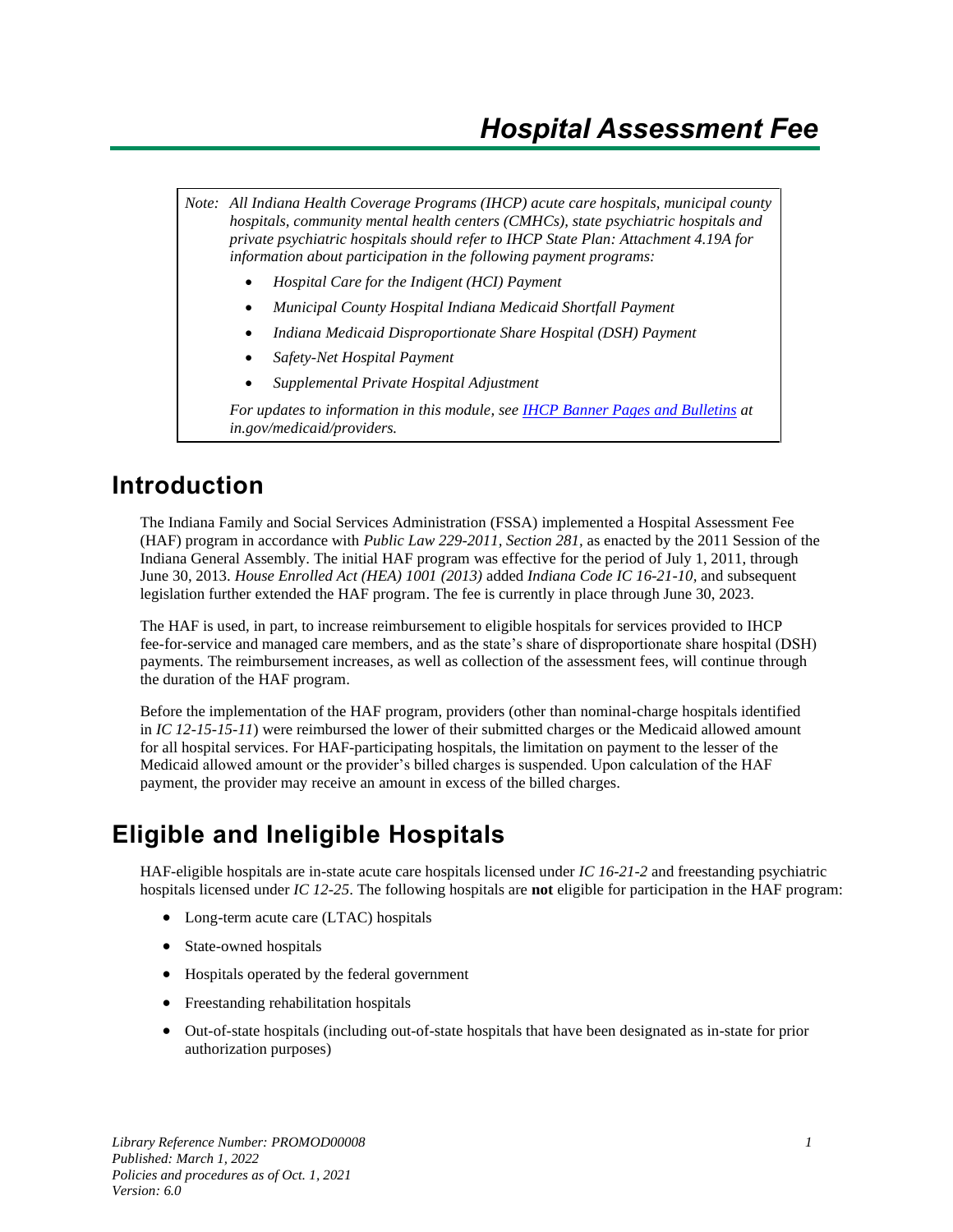If a HAF-participating hospital becomes ineligible for the HAF program, or if an IHCP-enrolled hospital that was previously ineligible for the HAF program becomes eligible (including newly enrolling hospitals), the hospital must notify the FSSA of the change within 30 days.

Hospitals should submit this notification in writing to the following address:

**Myers and Stauffer LC 800 E. 96th St., Suite 200 Indianapolis, IN 46240** 

The calculation of the assessment fee is based on hospital cost report information; therefore, it is critical that hospitals ensure cost reports are filed timely with Myers and Stauffer.

#### <span id="page-7-0"></span>**Reimbursement Increases and Other Payment Changes**

The following reimbursement information applies to HAF-participating hospitals only.

The HAF reimbursement increases apply to both fee-for-service claims and claims paid by managed care entities (MCEs) – including claims for Healthy Indiana Plan (HIP), Hoosier Care Connect and Hoosier Healthwise members. The HAF reimbursement increases do **not** apply to claims for members of the 590 Program.

The HAF reimbursement increase does not apply to the following outpatient services:

- Laboratory services, defined as the procedure codes listed on the Medicare Clinical Laboratory Fee Schedule
- Drug procedure codes linked to revenue code 636 *Pharmacy (Extension of 025X) – Drugs Requiring Detailed Coding*
- Durable medical equipment (DME) procedure codes linked to revenue code 274 *Medical/Surgical Supplies and Devices – Prosthetic/Orthotic Devices*

The HAF increases in inpatient and outpatient reimbursement result in aggregate payments that reasonably approximate the Medicare upper-payment limits without exceeding those limits. The increases in reimbursement are based on the following adjustment factors, which are applied to the inpatient diagnosis-related group (DRG) base rate, inpatient level-of-care (LOC) per diem rates and outpatient rates.

| <b>Effective Dates</b>           | Inpatient<br><b>DRG</b> Base<br><b>Adjustment</b><br>Factor | Inpatient<br><b>Rehabilitation</b><br><b>LOC</b><br>Adjustment<br>Factor | Inpatient<br>Psychiatric<br><b>LOC</b><br>Adjustment<br>Factor | Inpatient<br>Burn<br><b>LOC</b><br>Adjustment<br>Factor |
|----------------------------------|-------------------------------------------------------------|--------------------------------------------------------------------------|----------------------------------------------------------------|---------------------------------------------------------|
| Aug. $1, 2021 - TBD$             | 3.1                                                         | 2.6                                                                      | 3.0                                                            | 1.0                                                     |
| Aug. 1, $2020 - July 31, 2021$   | 3.2                                                         | 2.6                                                                      | 2.2                                                            | 1.0                                                     |
| Aug. 1, 2019 – July 31, 2020     | 2.7                                                         | 2.6                                                                      | 2.2                                                            | 1.0                                                     |
| Aug. 1, 2018 - July 31, 2019     | 3.1                                                         | 2.6                                                                      | 2.2                                                            | 1.0                                                     |
| July 1, $2017 -$ July 31, $2018$ | 2.7                                                         | 2.6                                                                      | 2.2                                                            | 1.0                                                     |
| April 1, 2017 – June 30, 2017    | 2.5                                                         | 2.6                                                                      | 2.2                                                            | 1.0                                                     |
| Aug. 1, 2014 – March 31, 2017    | 2.1                                                         | 2.6                                                                      | 2.2                                                            | 1.0                                                     |
| July 1, 2013 – July 31, 2014     | 3.0                                                         | 3.0                                                                      | 2.2                                                            | 1.0                                                     |
| July 1, $2011 -$ June 30, $2013$ | 3.0                                                         | 3.0                                                                      | 2.2                                                            | 1.0                                                     |

Table 1 – Adjustment Factors for Inpatient Rates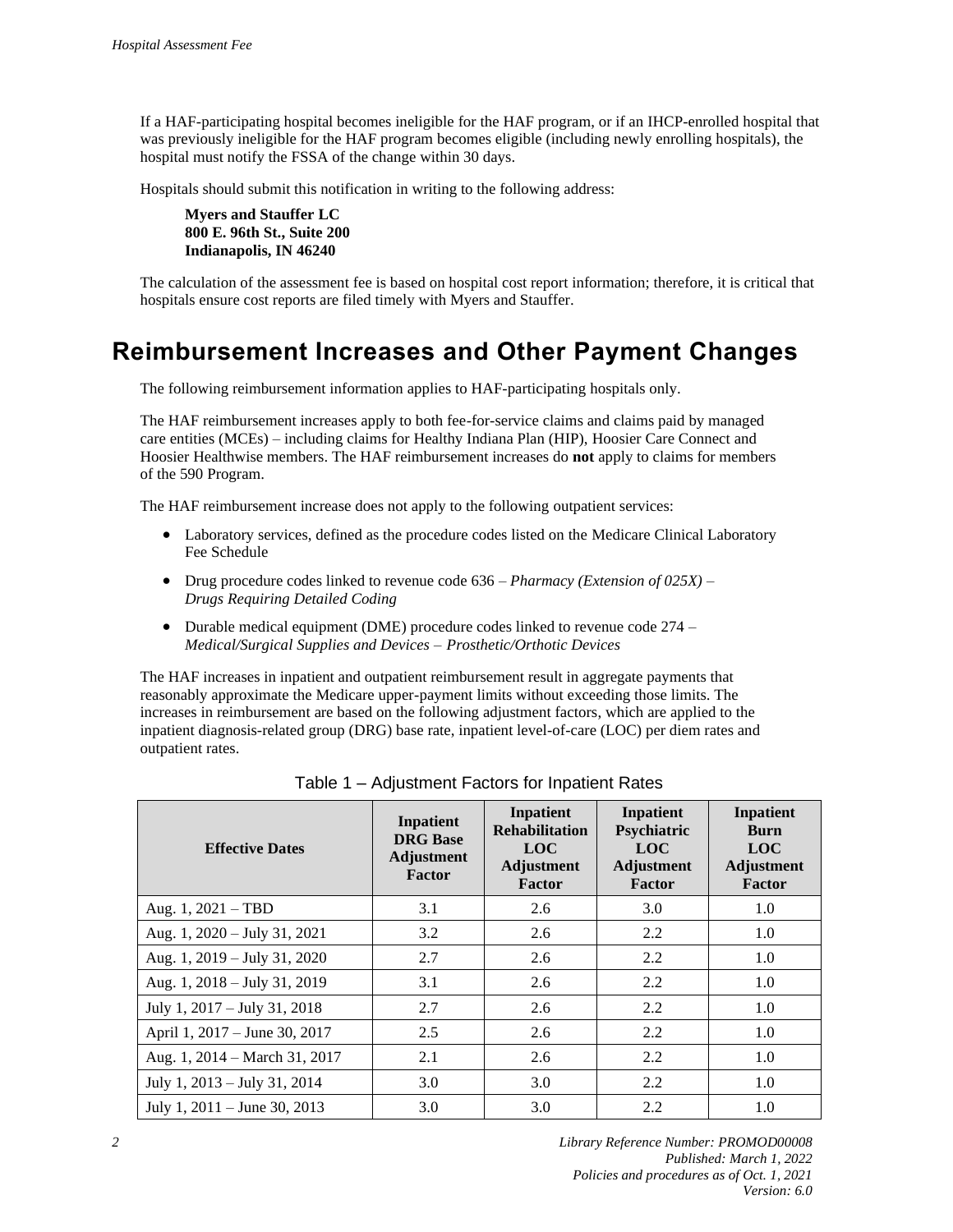| <b>Effective Dates</b>                                                                                         | <b>Outpatient Rate</b><br><b>Adjustment Factor*</b> |  |  |
|----------------------------------------------------------------------------------------------------------------|-----------------------------------------------------|--|--|
| Aug. $1, 2021 - TBD$                                                                                           | 3.6                                                 |  |  |
| Aug. 1, 2020 – July 31, 2021                                                                                   | 3.5                                                 |  |  |
| Aug. 1, 2019 – July 31, 2020                                                                                   | 2.9                                                 |  |  |
| Aug. 1, 2018 – July 31, 2019                                                                                   | 3.0                                                 |  |  |
| July 1, $2017 -$ July 31, $2018$                                                                               | 2.7                                                 |  |  |
| April 1, 2017 – June 30, 2017                                                                                  | 2.0                                                 |  |  |
| Aug. 1, 2014 – March 31, 2017                                                                                  | 2.7                                                 |  |  |
| July 1, $2013 -$ July 31, $2014$                                                                               | 3.2                                                 |  |  |
| May 1, 2013 – June 30, 2013                                                                                    | 1.0                                                 |  |  |
| July 1, 2012 – April 30, 2013                                                                                  | 3.5                                                 |  |  |
| May 1, 2012 – June 30, 2012                                                                                    | 1.0                                                 |  |  |
| July 1, $2011 -$ June 30, 2013                                                                                 | 3.5                                                 |  |  |
| * The adjustment factor does not apply to outpatient laboratory services, drugs or<br>DME as previously noted. |                                                     |  |  |

Table 2 – Adjustment Factors for Outpatient Rates

The adjustment factors listed in Tables 1 and 2 may be revised in the future to remain within the hospital upper payment limit. Providers are notified of any changes to the adjustment factors through an IHCP bulletin.

The increased payment due to HAF appears with adjustment reason code (ARC) 169 – *Alternate Benefit Provided*. In addition, designated explanations of benefits (EOB) alert the provider that the claims were reimbursed using the HAF methodology. These EOBs are informational only and do not cause claims to deny. The EOB returned depends on the type of claim:

- Inpatient and inpatient crossover claims receive the header-level EOB 9032 *Hospital Assessment Fee (HDR)*.
- Outpatient and outpatient crossover claims receive the detail-level EOB 9033 *Hospital Assessment Fee (DTL)*.

With the exception of outpatient laboratory services, services rendered by HAF-participating hospitals were exempt from the IHCP 3% hospital reimbursement reduction that was in effect from Jan. 1, 2014, through June 30, 2021. For dates of service on or after July 1, 2021, the 3% reduction was eliminated entirely.

In addition, the limitation on payments to the lesser of the IHCP allowed amount or the provider's billed charges is suspended for participating hospitals while the HAF is in effect. Because the submitted charges limitation does not apply to HAF-participating hospitals on a per-claim basis, the FSSA performs an annual comparison of aggregate inpatient payments to inpatient charges by hospital to ensure compliance with federal regulations. *Code of Federal Regulations 42 CFR 447.271* limits the amount of inpatient payments made by the Medicaid agency to no more than the hospital's customary charges. Therefore, following the close of each state fiscal year, the FSSA reviews paid claims data to ensure that no hospital has received Medicaid payments exceeding the hospital's charges for inpatient services. If a hospital receives aggregate Medicaid payments in excess of its inpatient charges, the hospital must repay the difference.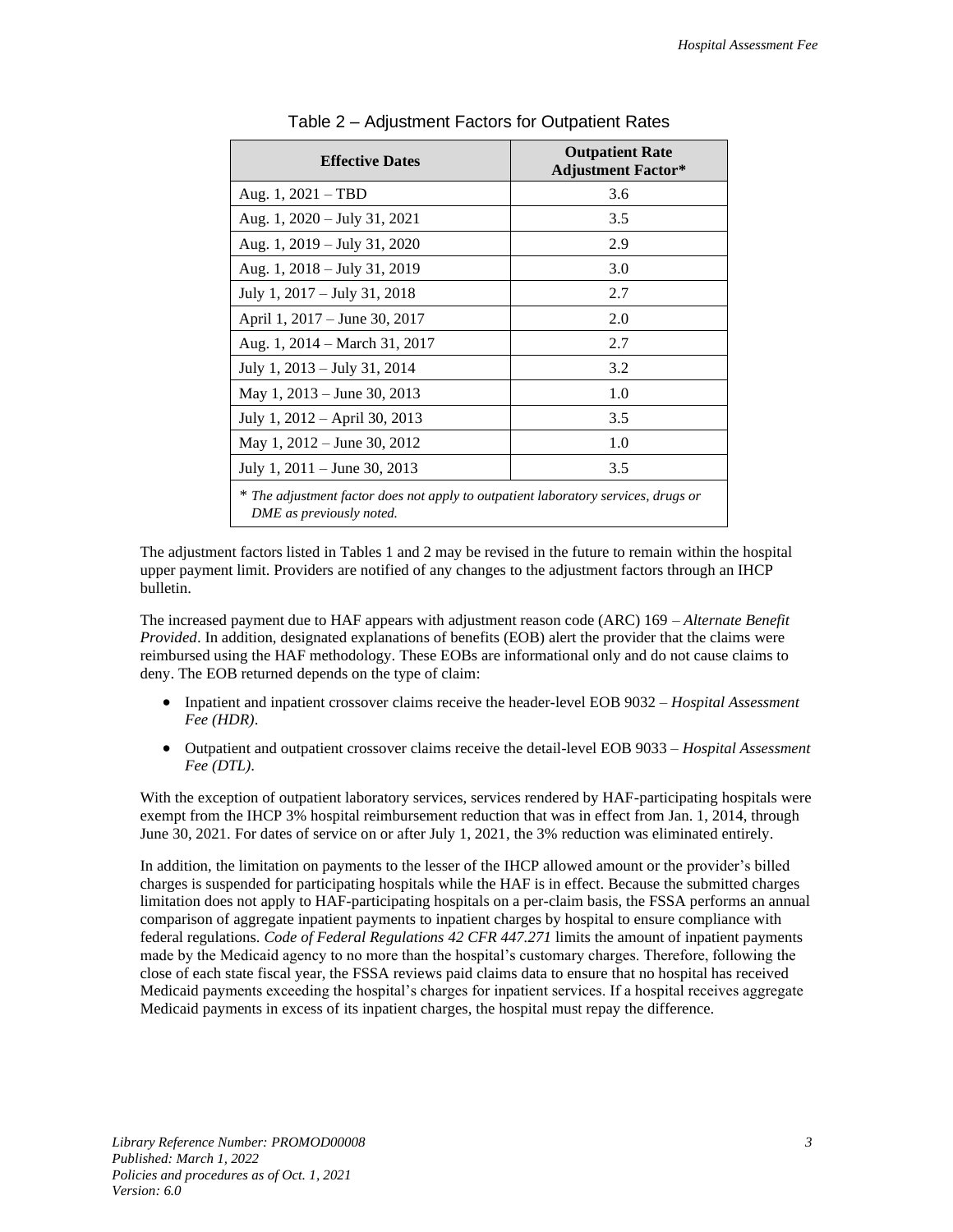#### <span id="page-9-0"></span>**Outpatient HAF Reimbursement Methodology**

For FFS outpatient claims submitted by HAF-participating hospitals, revenue codes reimbursed at a flat rate will have the HAF adjustment applied to the IHCP allowed amount (Outpatient Fee Schedule rate).

HAF-participating hospitals remain subject to the existing outpatient claim-processing logic that limits the number of units allowed for specific revenue codes, procedure codes or modifiers. If the provider bills more units than are allowed, the system will continue to cut back to the allowed number of units. The HAF increase is applied to the allowed amount for outpatient claim details after they have been subject to the unit cutback.

*Example: Revenue code XXX has an allowed amount of \$10 and only one unit is allowed per day.*

> *For outpatient services provided on September 1, 2021, a HAF-participating hospital submits a claim for revenue code XXX with five units and a billed amount of \$25.*

> *The system disregards the billed amount and reimburses one unit of revenue code XXX at the allowed amount of \$10, multiplied by the HAF outpatient adjustment factor of 3.6, for a total reimbursement of \$36.*

#### <span id="page-9-1"></span>**Inpatient DRG and Level-of-Care Payment Policies**

For HAF-participating hospitals, the IHCP allowed amount for inpatient services is calculated as follows for DRG outlier payment policies:

**(DRG Base Rate × Inpatient Hospital Adjustment Factor) + Capital Costs Payment + Medical Education Costs Payment (if applicable) + Outlier Payment (if applicable)**

For HAF-participating hospitals, the IHCP allowed amount for inpatient services is calculated as follows for LOC outlier payment policies:

**(LOC Per Diem Rate × Inpatient Hospital Adjustment Factor) + Capital Costs Per Diem + Medical Education Costs Per Diem (if applicable) + Outlier Payment (if applicable)**

The *inpatient hospital adjustment factor* is a multiplier used to increase the reimbursement rate for HAF-participating hospitals. For more information regarding DRG and LOC outlier payment, medical education cost payment, and capital cost payment, see the *[Inpatient Hospital Services](https://www.in.gov/medicaid/providers/files/inpatient-hospital-services.pdf)* module.

#### <span id="page-9-2"></span>**Waiver Liability**

For members with a waiver liability, the increased HAF reimbursement does not apply until the member has met his or her monthly liability amount. Following current waiver liability policy, the billed charges on the claim are credited against the member's waiver liability. If the member has not met his or her waiver liability, the member will be responsible for the billed charges on the claim. When the member's waiver liability is met, the IHCP reimburses the provider the IHCP allowed amount (increased for the HAF as appropriate) minus the member's waiver liability on the claim, as follows:

- If a member is on waiver liability and the billed amount at the header is less than the remaining waiver liability balance, the HAF adjustment factor will not be applied.
- If the billed amount is greater than or equal to the remaining waiver liability balance at the header, the HAF adjustment factor will be applied to the allowed amount and the remaining waiver liability balance will be subtracted from the new HAF allowed amount.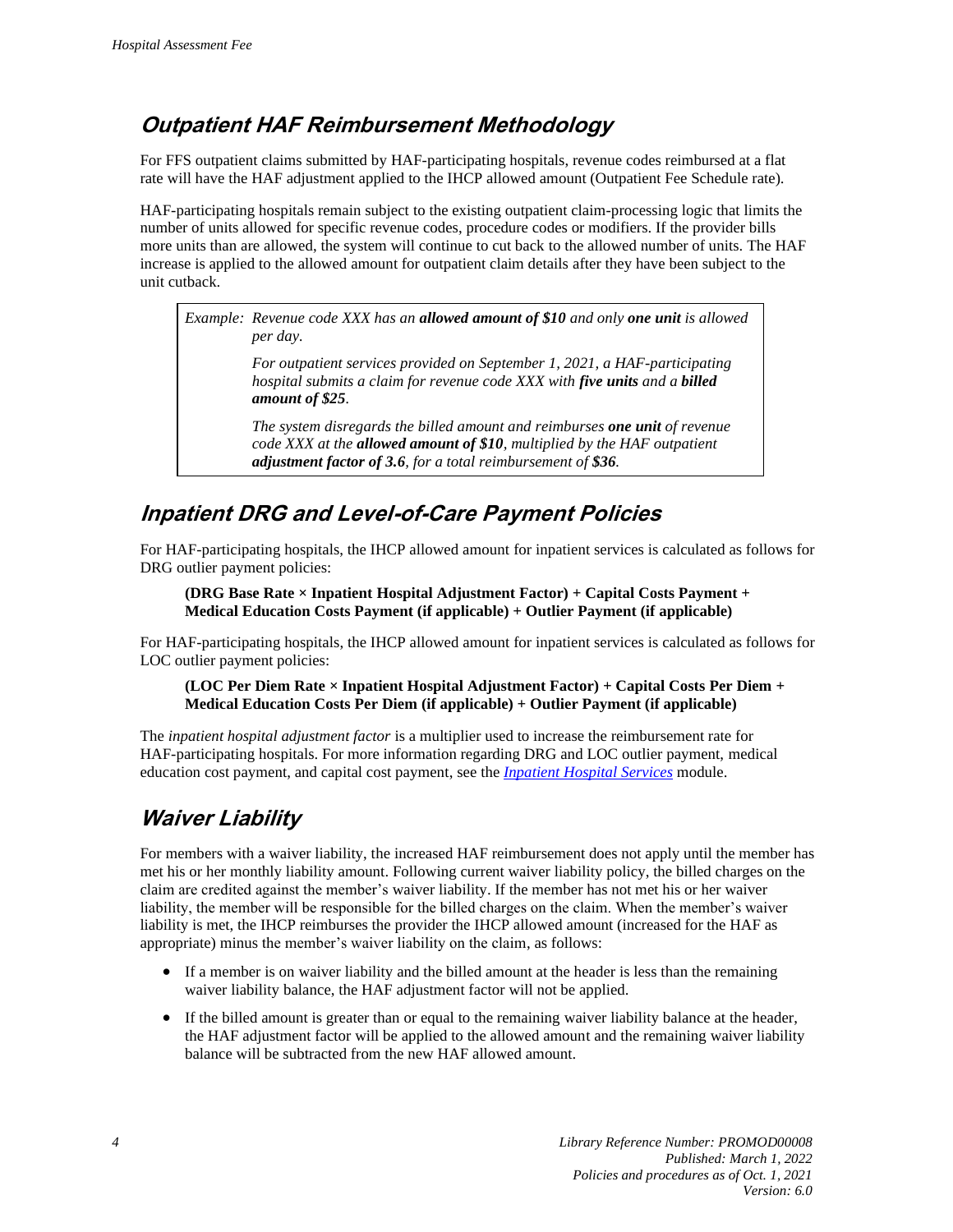#### <span id="page-10-0"></span>**Medicare and Medicare Advantage Plan Crossover Claims**

The IHCP methodology for calculating the Medicaid payment amount on crossover claims remains unchanged for HAF-participating hospitals. Medicaid payment is still calculated as the lesser of the following:

- Medicaid allowed amount minus Medicare or Medicare Advantage Plan payment on the claim *Or*
- Coinsurance and deductible for the claim

The Medicaid allowed amount is increased using the HAF adjustment factors described previously prior to calculating the Medicaid payment amount. Total payment for a crossover claim will not exceed the Medicare or Medicare Advantage Plan allowed amount. For more information about crossover claims, see the *[Claim Submission and Processing](https://www.in.gov/medicaid/providers/files/claim-submission-and-processing.pdf)* module.

### <span id="page-10-1"></span>**Assessment Fee Collection**

Each hospital chief executive officer (CEO) or chief financial officer (CFO) receives a letter from the ratesetting contractor for the state of Indiana, Myers and Stauffer, notifying them of their hospital's annual assessment fee amount. For all eligible Medicaid-enrolled hospitals, the fiscal agent for the IHCP collects a portion of the assessment fee through establishment of monthly accounts receivable, which are offset against the increases in fee-for-service reimbursement. Hospitals remit the remainder of the assessment fee by check. If the hospital's increased fee-for-service reimbursement in combination with the hospital's check payments does not cover the full amount of the assessment, the fiscal agent notifies the hospital of the outstanding accounts receivable balance, and the hospital is requested to remit a check for the difference.

In addition to the retroactive adjustments being performed, on a prospective basis, a monthly assessment fee amount is offset monthly by processing the new day claims received from the provider via an accounts receivable for the duration of the assessment fee. The monthly amount is calculated by dividing the total annual assessment fee amount into 12 equal portions. The accounts receivable appears on the hospital's Remittance Advice (RA) statement with the reason code 8494. If a hospital does not have sufficient Medicaid fee-for-service claim volume to offset the amount of the assessment fee, the fiscal agent uses current collection processes.

## <span id="page-10-2"></span>**Disproportionate Share Hospital Payment Changes**

In addition to funding the increase in hospital reimbursement, the HAF is also used to provide the state's share of funding for DSH payments to qualifying hospitals. Hospitals must meet DSH eligibility requirements as set out in the Indiana State Plan to be deemed a DSH-eligible hospital.

*Note: Members who qualify for IHCP benefits are typically included in a hospital's DSH eligibility calculation. However, certain members qualifying for Children's Health Insurance Program (CHIP) coverage are excluded from the DSH eligibility calculation:*

- *All members qualifying under State-CHIP (SCHIP) are excluded from DSH eligibility calculations. These members are identified with the benefit plan: Package C – Children's Health Plan (SCHIP).*
- *Certain members qualifying under Medicaid-CHIP (MCHIP) are excluded from DSH eligibility calculations. These members are identified with the benefit plan: Package A – Standard Plan – CHIP.*